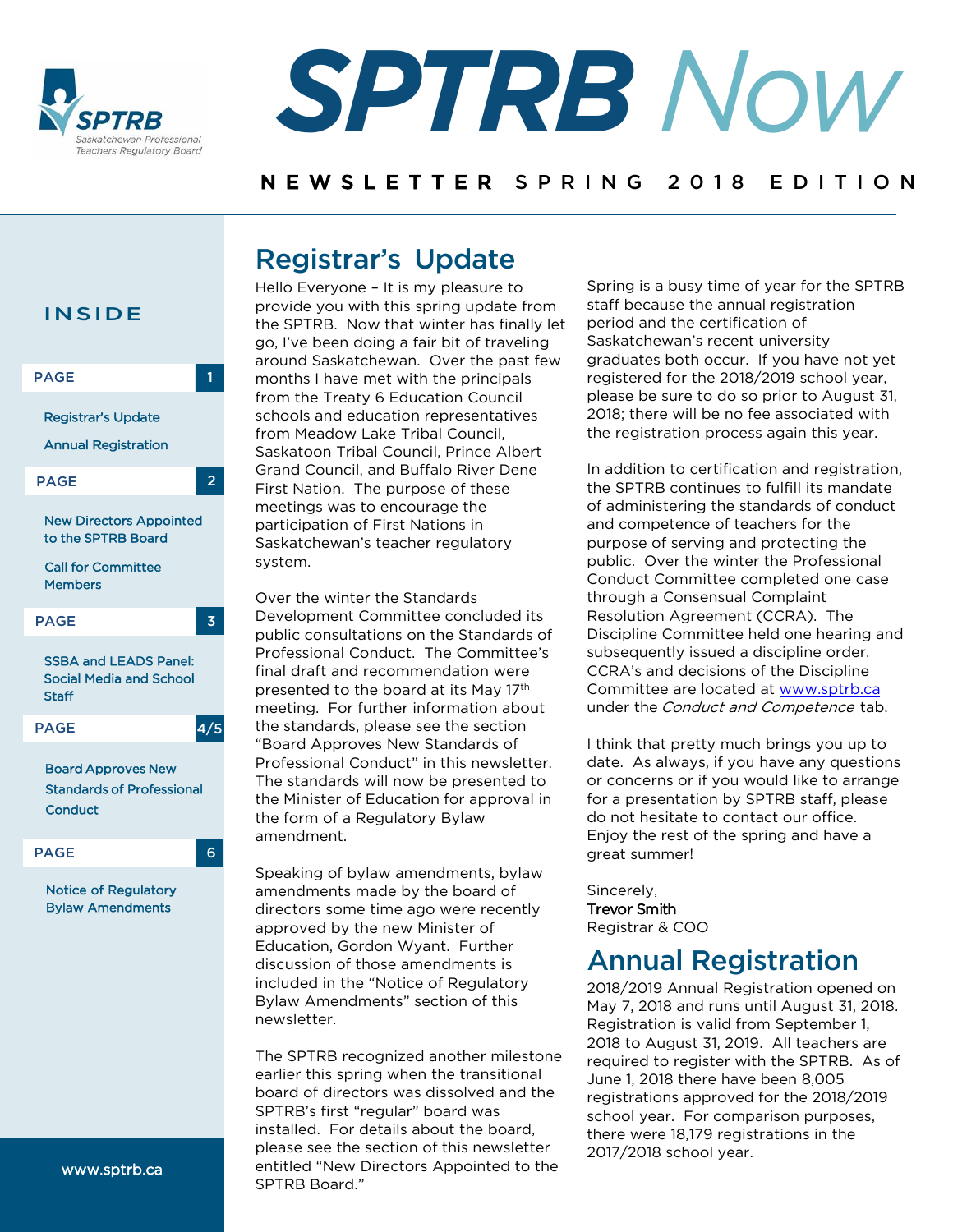# New Directors Appointed to the SPTRB Board

The SPTRB Board of Directors is tasked with managing and regulating the affairs and business of the SPTRB.

When the Registered Teachers Act was proclaimed in effect in October of 2015 a transitional board of directors was appointed by the Lieutenant Governor in Council. The transitional board remained in place until it was dissolved by the Lieutenant Governor in Council on March 15, 2018.

Upon the dissolution of the transitional board, Sections 6 and 7 of the Registered Teachers Act came into effect. These sections of the Act provide for the appointment of members of the SPTRB's Board of Directors as follows:

- Three registered teachers appointed by the Saskatchewan Teachers' Federation (STF);
- Three registered teachers appointed by the Minister of Education;
- One registered teacher appointed by the League of Educational Administrators, Directors and Superintendents (LEADS); and
- Two members of the public (not teachers) appointed by the Lieutenant Governor in Council.



New Directors: (L-R) Markus Rubrecht, Jill Tressel, Kimberlee Schlageter, Chris Garner

The STF appointed Kimberlee Schlageter, Chris Garner and Jill Tressel. Al Boutin was appointed by LEADS. The Minster of Education has appointed Darrell Burko, Linda Blaser-Fiddler and Markus Rubrecht. The public members, appointed by the Lieutenant Governor in Council, are Robin Bellamy and Tom Schonhoffer. We would like to welcome Al, Kimberlee, Markus, Chris and Jill to the board; they will join Darrell, Linda, Robin and Tom, who served on the transitional board of directors.

The appointment of new board members results in the departure of others. We would like to extend our sincere appreciation to Chris Janzen and Dave Carter for their work during the SPTRB's formative stages. Chris and Dave were both valued members of the transitional board and active sub-committee leaders.



## Call for Committee Members Professional Conduct Committee and Discipline Committee

If you are interested in an excellent professional learning experience and an opportunity to contribute to your profession, please consider submitting an application to serve on the SPTRB's Professional Conduct Committee or Discipline Committee. For further information about the two committees and application process, visit [www.sptrb.ca](http://www.sptrb.ca/) and click on the Committees tab.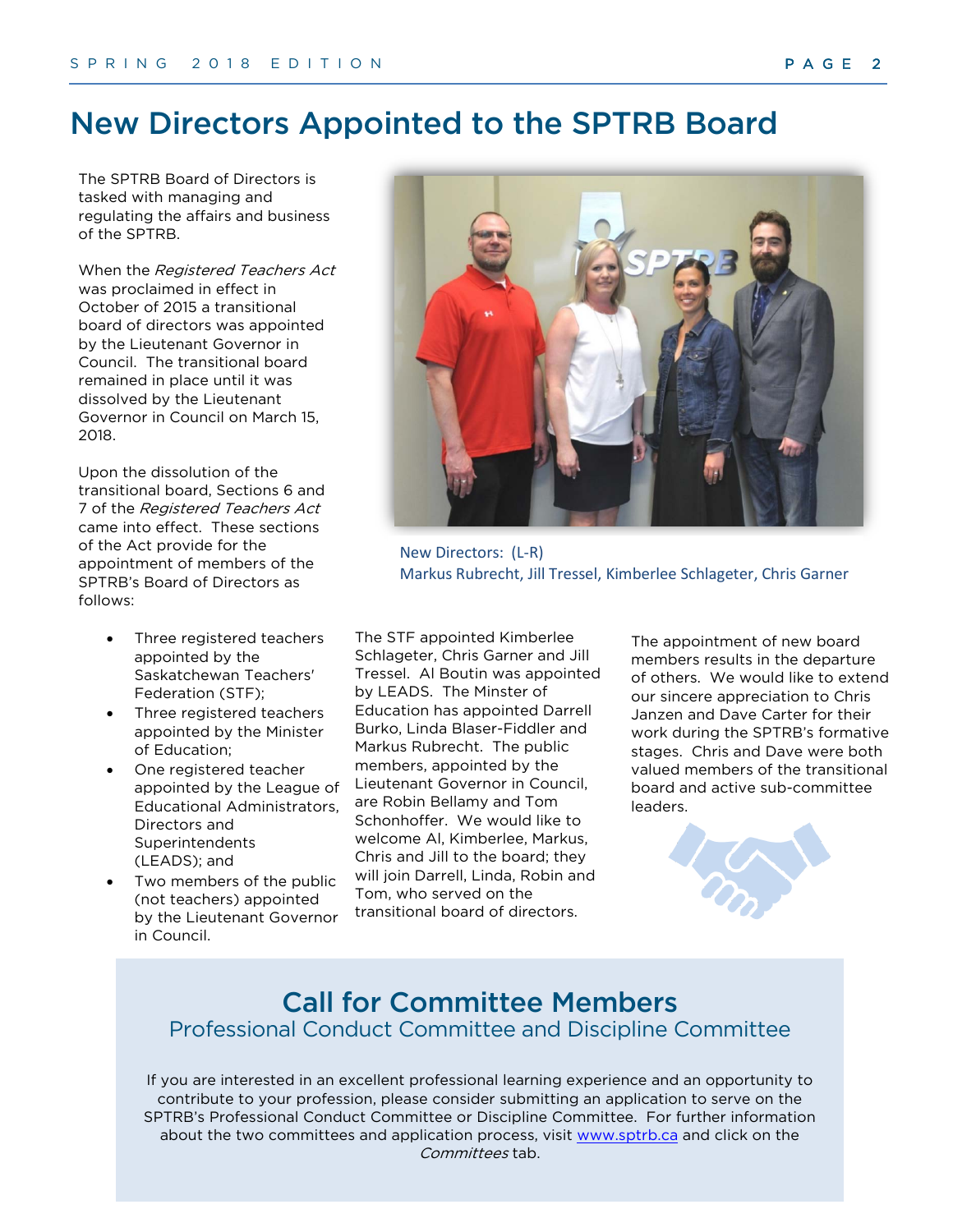## Joint Presentation: Social Media and School Staff

Trevor Smith (SPTRB Registrar & COO), Geraldine Knudsen (SSBA Legal Council), and Fay Humbert (STF Associate Executive Director) made a joint presentation entitled Social Media and School Staff to delegates at the League of Educational Administrators, Directors and Superintendents (LEADS) Annual Policy Conference.

Geraldine Knudsen presented the employer's perspective related to the use of social media by school staff. Knudsen emphasized the importance of school boards having policy to address acceptable use as well as the protection of the integrity, accuracy and confidentiality of personal information. Knudsen also advised that information acquired from social media can be used as evidence for imposing discipline if an employee posts offensive, insulting or disrespectful comments about an employer. Knudsen identified the following factors which are considered by courts or arbitrators in matters concerning social media use: nature of the posting; breach of confidentiality; attitude of the employee; damage to the employer's reputation; damage to the employment relationship. She concluded by emphasizing that inappropriate use of social media will not be excused if: there was only one posting; the employee was intoxicated; or if the post was only made temporarily.

Trevor Smith presented a regulatory perspective of the use of social media by registered teachers. He identified the following issues that can arise out of the use of social media:

• Damage to professional image and integrity



L-R Trevor Smith, Geraldine Knudsen, Fay Humbert

- Harm to the public's trust in the profession
- Breaches of confidentiality
- Crossing professional boundaries

Smith reported that social media has taken center stage in four complaints received by the SPTRB in which professional misconduct was either found or admitted. In one case, a teacher and student used Facebook messenger to arrange for the purchase of some stolen jackets. In another, a teacher sent an explicit image of himself to his girlfriend at the time. Upon their parting of the ways, the image was shared with others. In a recent case a male teacher posed as a young woman on Facebook, "friended" some of the female students from his school and used their conversations to lure the students. Smith also stated there have been several complaints that were dismissed by the PCC in which social media use by teachers was a key component to the complaint.

Smith shared the following tips for the use of social media in the practice of teaching:

- 1. Show integrity
- 2. Remain authentic
- 3. Stay civil
- 4. Take precautions
- 5. Show professionalism
- 6. Keep information
- confidential 7. Value originality
- 
- 8. Scrutinize your online presence

Fay Humbert presented the Federation's perspective of the use of social media by its members, emphasizing the need for teacher professionalism in a digital world with the following quote:

"One is not a free individual when one accepts membership in a profession. The very act of becoming a professional commits one to the ethical principles and standards of membership in the community of that profession and to the service of its general purposes. (Soltis, 1986)"

Humbert explained the Federation's role:

- Bring awareness of the professional codes to Federation members
- Provide information and guidance to members re: professional boundaries
- Assist members in working with school divisions to address and resolve potential issues
- Support members in responding to a complaint lodged with the SPTRB

Humbert concluded by sharing the STF's recently produced postcard sized hand-out Professionalism in a Digital World: Starting the Conversation (which may be viewed on the STF's website [here\)](https://www.stf.sk.ca/resource/professionalism-digital-world). This handout features: Top 10 tips for teachers and Ask yourself before you post.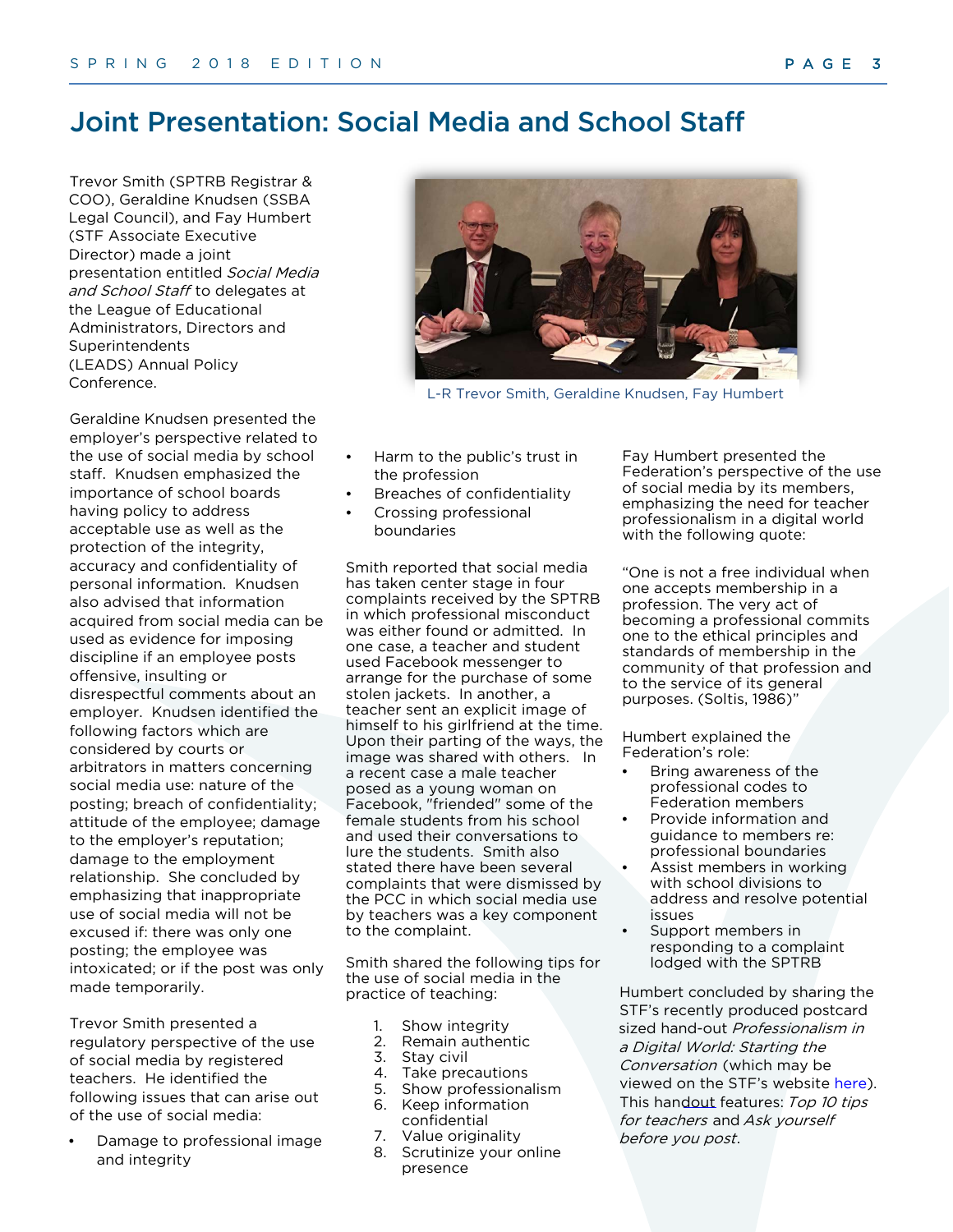# <span id="page-3-0"></span>Board Approves New Standards of Professional Conduct

The Standards of Professional Conduct were approved by the SPTRB Board of Directors on May 17, 2018. The Standards Development Committee presented the final draft to the board following consultation with registered teachers, education sector stakeholders, and members of the public. The members of the Standards Development Committee include: Steve Fraser, Sandra Hagenes, Courtney Hildebrand, Andrea McKinley, and Dan Mielke. We thank them for their dedication and commitment to the project.

Registered teachers were invited to assess how well the draft standards captured what it meant to be a teacher in Saskatchewan in a survey during the 2017/2018 registration period. There were 2,739 respondents who volunteered their feedback when completing their 2017/2018 annual registration.

Respondents were asked to rate how well each standard captured the expectations of the teaching professions on a scale from 1 (not all all) to 5 (completely). The average number chosen by respondents for each standard was 5. Additional comments supplied in the survey were reviewed by the Standards Development Committee and used to inform further revision of the draft set of standards.

The draft Standards of Professional Conduct was also distributed to education sector stakeholders in the province for review. The following stakeholders provided feedback: Saskatchewan School Boards Association; University of Regina Faculty of Education; Gabriel Dumont Institute; Saskatchewan Teachers' Federation; First Nations University of Canada; Ministry of Education.

Specific feedback from then Education Minister Don Morgan: "I am confident these standards will continue to support the profession in a positive manner" (May 31, 2017).

Lastly, the draft Standards of Conduct was presented at three town hall forums throughout the province to gather feedback from members of the public. Town hall forums were held in the following locations: Prince Albert, November 7, 2017; Regina, January 11, 2018; Saskatoon, January 18, 2018. The feedback gathered at each town hall forum confirmed that the draft standards and their indicators effectively capture the expectations of and for registered teachers in Saskatchewan. The approved Standards of Professional Conduct are as follows:

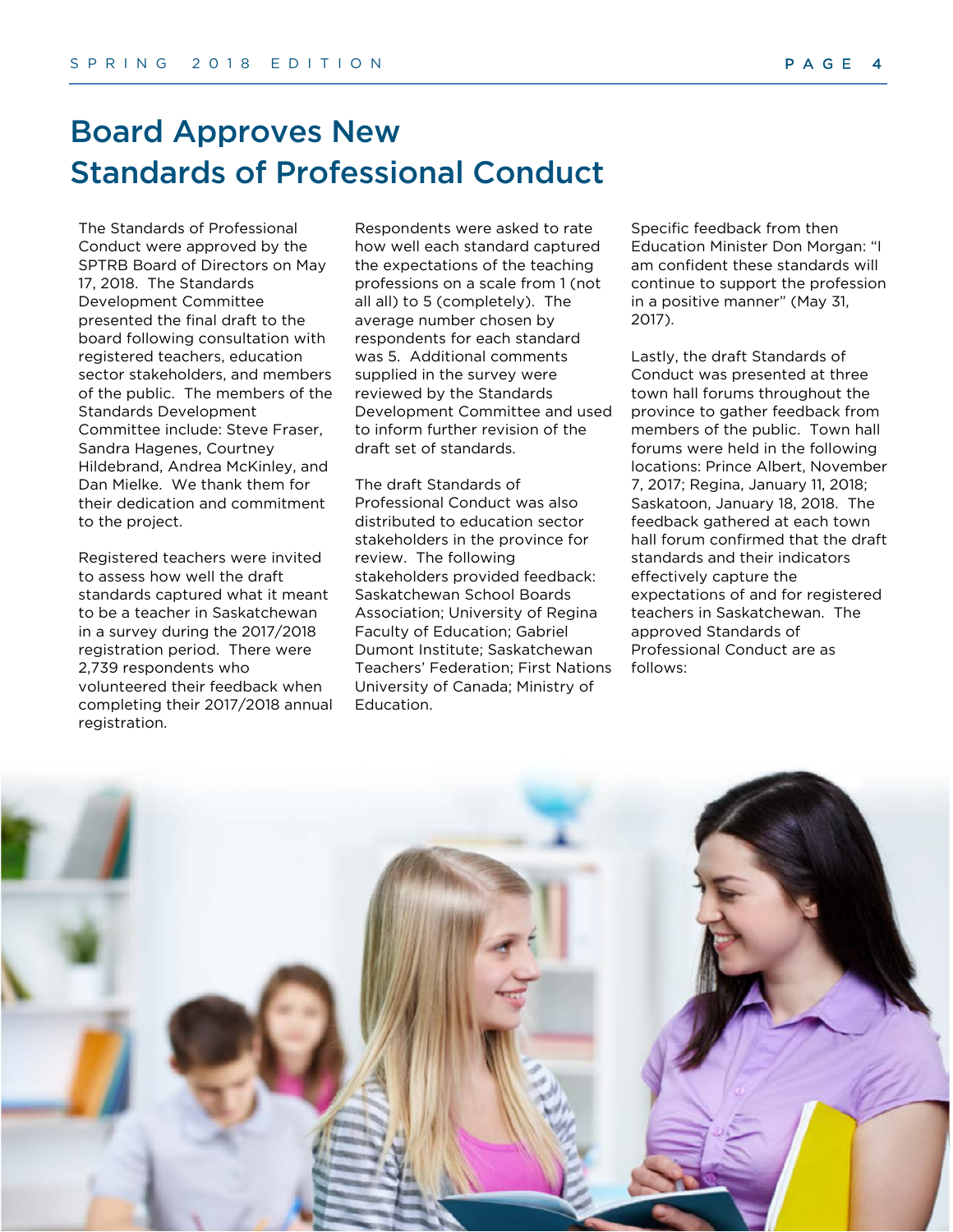## Standards of Professional Conduct

Registered teachers have a duty to uphold the professional standards and reputation of the teaching profession and to assist in the advancement of its goals, organizations and institutions.

Integrity is the fundamental quality of registered teachers. Integrity is the foundation of the commitment made by registered teachers to learners and to their reputation of the profession.

Public confidence in the teaching profession may be bolstered by professional conduct on the part of registered teachers. Accordingly, the conduct of registered teachers should reflect

- 1. Registered Teachers base their relationships with learners on mutual trust and respect. Registered teachers demonstrate this standard when they:
	- $\checkmark$  maintain healthy professional expectations that place learners' interests first, both in school and in the community.
	- $\checkmark$  ensure that all forms of communication with learners are thoughtful, honest and appropriate.
	- $\checkmark$  honour individual identity and circumstance without prejudice.
- 2. Registered Teachers have regard for the safety and academic, physical, emotional and spiritual well-being of learners.

Registered teachers demonstrate this standard when they:

- take reasonable measures to provide and model a safe, inclusive, and respectful environment at school.
- $\checkmark$  implement appropriate, consistent, and clearly articulated rules and expectations.
- provide effective supervision.

favorably on the profession, inspire respect and trust of learners and the community.

Conduct on the part of a registered teacher in either public life or professional practice will reflect upon the integrity of the profession. Teacher conduct can directly impact public trust. Registered teachers ensure public trust is upheld by adhering to these standards. Registered teachers are also expected to adhere to all applicable policies and procedures set by their employing school division, the Ministry of Education, the STF, LEADS, or any other professional organization that relates to their work as a registered teacher.

- $\checkmark$  follow emergency procedures.
- $\checkmark$  act as prudent educators who place learners at the forefront of decisions.
- $\checkmark$  implement classroom management practices that encourage mutual respect and cooperation.

#### 3. Registered Teachers act with honesty and integrity.

Registered teachers demonstrate this standard when they:

- $\checkmark$  communicate openly, truthfully and respectfully with all relevant parties while maintaining necessary confidentiality.
- $\checkmark$  are responsible for their assessment, evaluation, record keeping, and classroom practices.
- $\checkmark$  maintain an accepting classroom that promotes learning for all students.

### 4. Registered Teachers take responsibility for maintaining the quality of their practice.

Registered teachers demonstrate this standard when they:

> participate in continual self-reflection and professional learning.

These standards set out the conduct expected of registered teachers in Saskatchewan. Each standard outlines a principle for behaviour, which allows for context to be built upon. The included indicators are examples of how the standards may be demonstrated. The standards are intended to guide the decisions and judgements of registered teachers and to inform parents, guardians, learners, and the general public of the conduct they can expect from registered teachers.

- $\checkmark$  seek, accept, and provide feedback to improve professional practice.
- work in a collaborative manner with other members of the learner's support network.
- 5. Registered Teachers uphold public trust and confidence in the education profession. Registered teachers

demonstrate this standard when they:

- $\checkmark$  are mindful of their responsibility as a role model in school, in the community, and online.
- maintain appropriate communication and professional relationships with learners, parents, guardians, colleagues, and other stakeholders.
- act in a manner that reflects positively on the teaching profession.